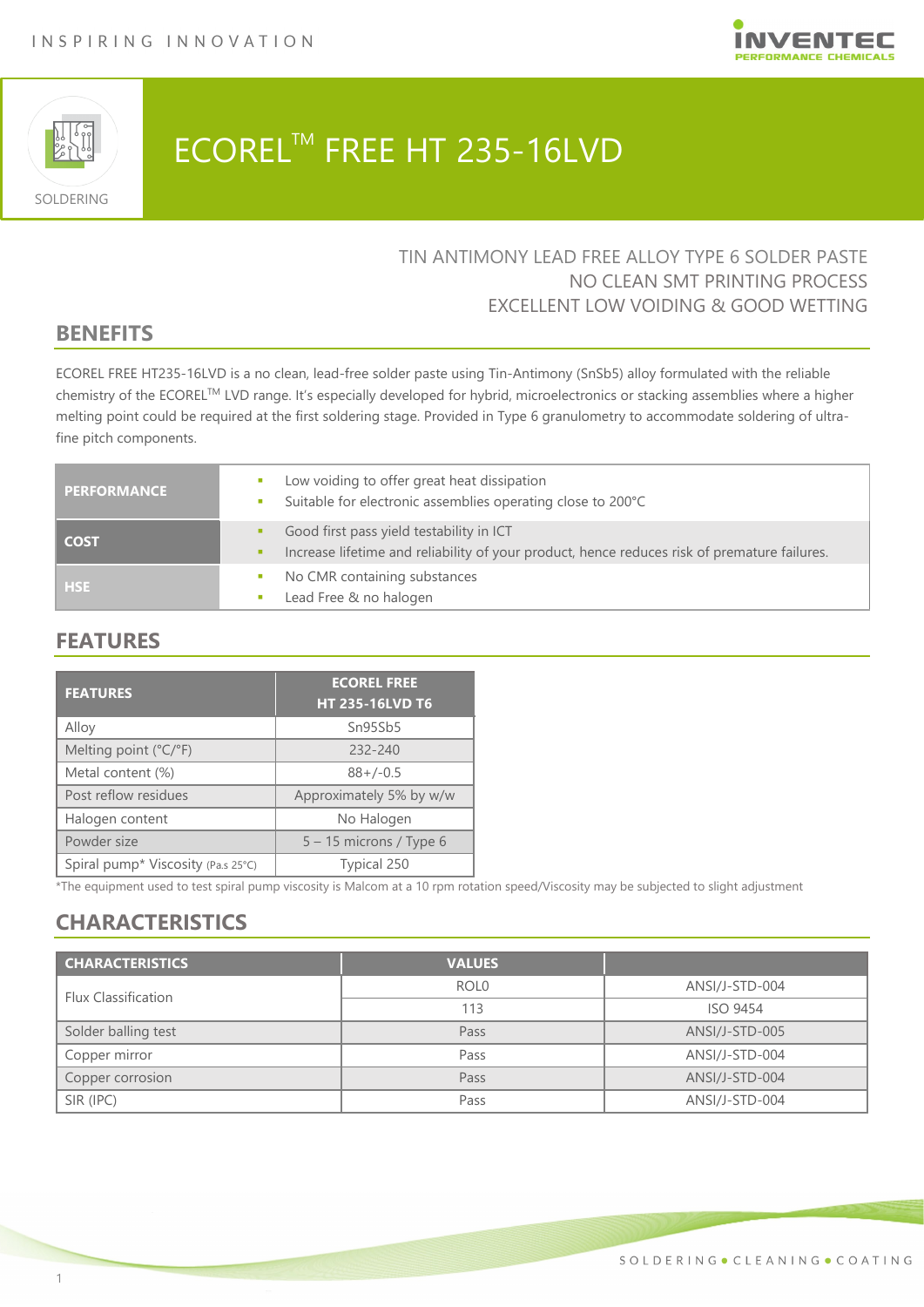### **PROCESS RECOMMENDATION**

The best process will depend on factors such as operating conditions, equipment, board or component design. Our team is ready to advise you.

#### **SOLDER PASTE PREPARATION**

- Put the paste at room temperature for at least 4 hours prior to use.
- Before printing, it is essential to properly mix the solder paste, either manually with a spatula or by doing several preliminary prints on the stencil.
- Automatic solder paste mixing is neither required nor advised.

#### **PRINTING GUIDELINE**

Apply the solder paste to the stencil to form a roll of 1 to 2 cm in diameter all along the squeegee or around 100g per 10 cm of squeegee length. This way, the solder paste will roll easily under the squeegees to offer excellent printing quality.

Pressure set up to be defined according to particle size type and depends on printing speed and printing equipment.

| <b>PARAMETER</b>                            | <b>REMARK</b> |
|---------------------------------------------|---------------|
| Stencil life in continuous printing process | >8 hours      |
| Abandon time between prints                 | >2 hours      |
| Steady tackiness                            | >8 hours      |

#### **REFLOW GUIDELINE**

Use of nitrogen is strongly recommended to enhance soldering quality especially for type 5 and 6 particle size.

Linear preheating ramp rate is recommended, however high-density boards may require a soak zone during preheating to stabilize the temperature over the circuit board before peak reflow.

| <b>REFLOW STEPS</b>                              | <b>REMARKS</b>                                                                                                                                                                                            |  |
|--------------------------------------------------|-----------------------------------------------------------------------------------------------------------------------------------------------------------------------------------------------------------|--|
| Preheating ramp rate with linear preheating      | 0.7 to 1.2 $\degree$ C/s (33 to 34 $\degree$ F/s) (according to the circuit board size and density                                                                                                        |  |
| Preheating steps in case of preheating soak zone | From 20 to 150°C (68 to 302°F): ramp rate 1 to $2^{\circ}C/s$ (33 to 36°F/s)<br>Soak zone between 150 to 180°C (302 to 356°F): 60-140s reflow<br>From 170°C (380°F) to liquidus 1 to 2°C/s (33 to 36°F/s) |  |
| Peak ramp rate                                   | 1 to 2 $°C/s$ (33 to 36°F/s)                                                                                                                                                                              |  |
| Peak temperature                                 | 250 to 275°C (482 to 527°F)                                                                                                                                                                               |  |
| Time above liquidus                              | 45 to 100s - 55 to 70s typical                                                                                                                                                                            |  |

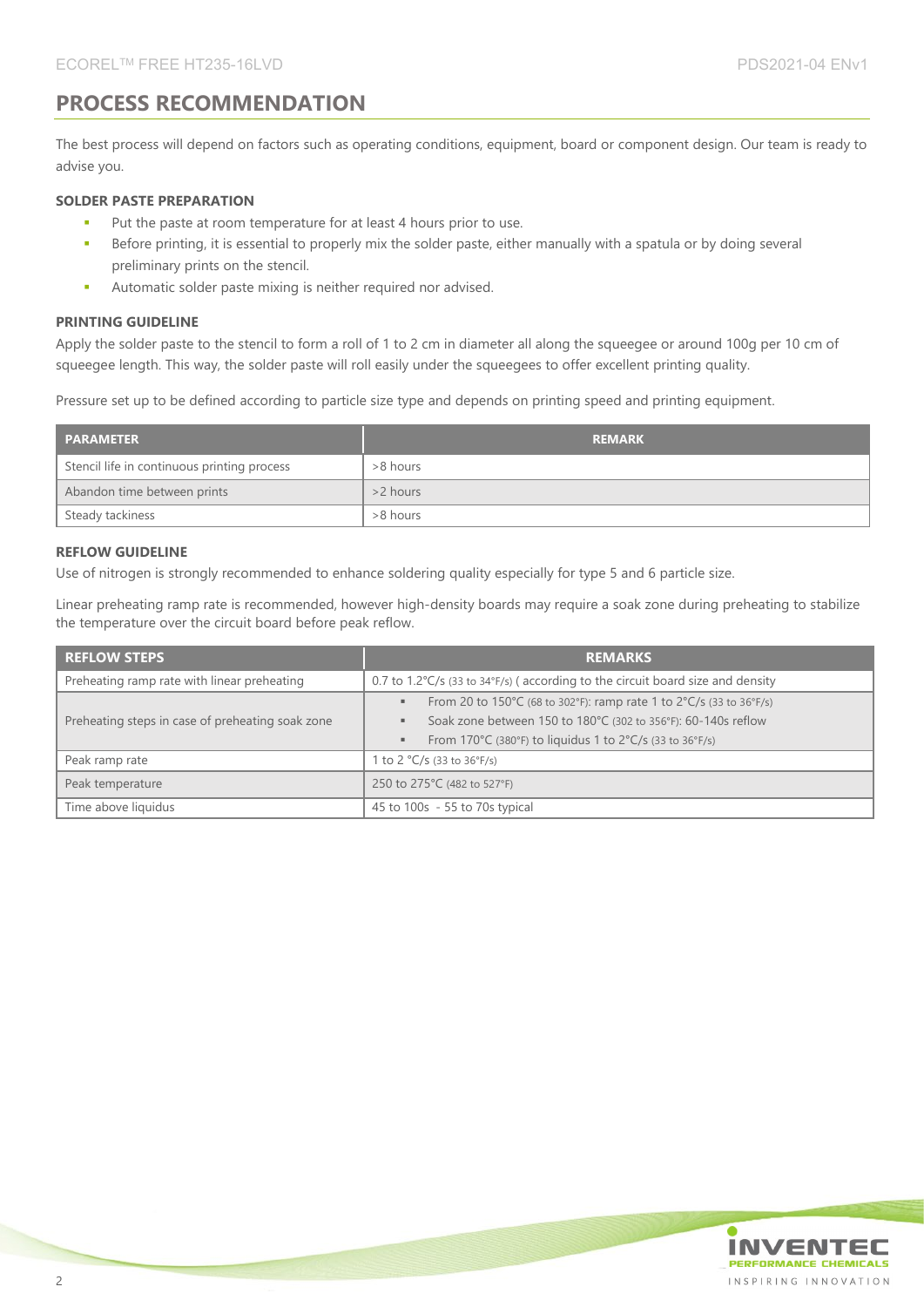# **CLEANING POST SOLDERING**

ECOREL FREE HT 235-16LVD is a no-clean solder paste, so cleaning is not required to meet IPC standards. The chemistry is specially designed so that any remaining flux residue is chemically inert and will not impact your assembled board or packaging under normal conditions. However, when cleaning is desired or required (e.g. high reliability assembly or to improved conformal coating adhesion), the flux residue can be easily removed with INVENTEC's own formulated flux cleaners.

*Inventec has more than 40 years experience in high-tech cleaning for aqueous and solvent based systems. Our solder materials are aligned with our cleaning solutions, providing you a guaranteed cleaning result with our materials.* 

| <b>PROCESS TYPE</b>                 | <b>PCBA DEFLUXING SOLUTIONS</b>                 |
|-------------------------------------|-------------------------------------------------|
| Manual                              | Quicksolv™ DEF90 EL                             |
| Aqueous system (Immersion or spray) | Promoclean™ DISPER 607                          |
| Co-solvent system                   | Topklean™ EL 20P or EL 20A + HFE bases solvents |
| Mono-solvent (Azeotropic)           | Promosolv™ 70ES                                 |

Other products available, depending on specific customer requirements. Check also our maintenance cleaning solutions.

# **PACKAGING, STORAGE & SHELF LIFE**

- To ensure the best product performance, the recommended storage temperature range is from 0°C to 10°C.
- For an optimal preservation, store cartridges in a vertical position, tip downwards.
- Shelf-life is 6 months for jar packaging and for cartridges

#### AVAILABLE PACKAGING



### **HEALTH, SAFETY & ENVIRONMENT**

No issues when used as recommended.

In accordance with the Annex II of Directive 2011/65/UE (RoHS), including its amendments, we certify that this product does not contains quantities above 0.1% of Hg, Pb, Cr VI, PBB, PBDE, DEHP, BBP, DBP, DIBP and above 0.01% of Cd. . INVENTEC PERFORMANCE CHEMICALS also fulfils its direct obligations under the REACH and Conflict Mineral regulations.

Please refer always to the Safety Data Sheet (SDS or MSDS) prior to use.